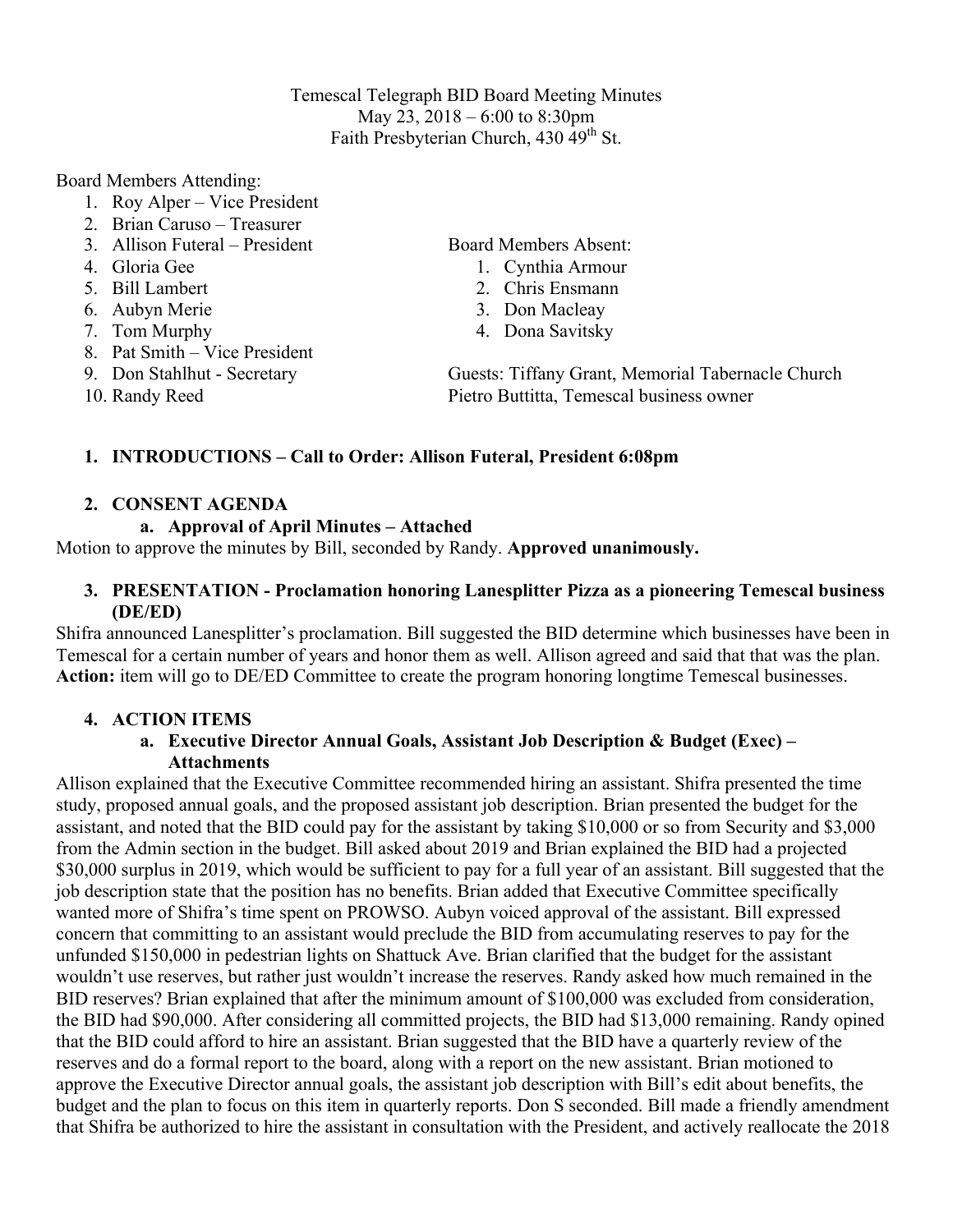budget from Security and Admin to the Assistant. Friendly amendment accepted by Brian. Tom recommended adding "other duties as assigned" to the job description. Brian accepted Tom's amendment. **Approved Unanimously.** 

#### **b. Prima Materia wine tasting room in Temescal Alley – Pietro Buttitta (DE/ED)**

Pietro introduced himself and explained that he was in the process of opening a wine tasting room in Temescal Alley to showcase the wine that he makes in Lake County. Pietro requested a letter of support from the BID to help with the zoning process, which would include a public hearing. Pietro said that he would sell and taste wine in the space 12-9pm, and build out the space to fit nine seats and two employees, and also outdoor seating. Roy said that DE/ED recommended the board approve sending a letter of support, with the suggestion to be open later during District events. Pietro said that he was in the process of finding out if the tasting room could be open longer for special events. Pietro noted that his goal for opening was August  $1<sup>st</sup>$ , but that December was more realistic. Brian voiced approval of the business. Randy motioned that the Board write a letter of support and request extending the hours, as desired by the applicant. Roy seconded. **Approved unanimously.**

## **5. INFO/DISCUSSION ITEMS**

## **a. BID Taxes Submitted**

Shifra announced that the BID taxes were submitted.

#### **b. Temescal Street Fair Sponsorship & beer booth volunteers**

Shifra announced that \$38,000 in sponsorship had been confirmed. **Action:** Shifra will ensure the beer booth will be set up on time. **Action:** Shifra will invite the beer booth coordinator to the Promo Committee meeting.

# **c. 40th Street Block Party Sponsorship**

Shifra asked the Board for help with finding sponsors. Bill suggested Meyer Sound in Berkeley and Guitar Center. Roy suggested A& G music products in Oakland.

#### **d. Executive Director's Report - Attached**

#### **Organization**

## New Office

The lease has been signed for the BID's new office space at Temescal Works Coworking at 490 43<sup>rd</sup> St. The MOU has been signed for the storage on the lot at 4300 Telegraph Ave. The BID will move into the new office May 24-30<sup>th</sup>. A new combination storage container and office for the cleaning team will be delivered to the lot the first week of June.

#### Outreach to Stakeholders

Shifra attended the May session of Leadership Oakland and met with Mayor Libby Schaaf, City Administrator Sabrina Landreth and other government officials. She also graduated from the program that day, after completing a small group project to create a marketing campaign for Family Paths' parent hotline. Shifra attended the Groundbreaking Ceremony for MacArthur Transit Village Parcel B, which is expected to be completed in two years. Shifra led Otis Taylor Jr, the East Bay Reporter from the San Francisco Chronicle on a bike ride of the District to highlight the BID's Repave Telegraph Campaign, the District's public art and local businesses. Shifra attended the Oakland Chamber of Commerce's State of Urban Retail talk and connected with local brokers and potential retailers about opening up locations in Temescal. She also attended the May BID Alliance meeting and strategized around lobbying the city to reduce event permit fees. Shifra will provide comments at the Finance Committee supporting the BID Alliance's efforts to make event permitting easier and cheaper. Shifra met with the Natalie Mehta, a BID property owner to discuss city support for façade improvements, and other BID projects. She also met with Board member Don Stahlhut about the Temescal Arts Committee and supporting the existing art tours of the District. Shifra met with Malaika, the managing broker of the new Berkshire Hathaway Real Estate office on Upper Telegraph to discuss how the BID could best support their business, and then presented to their brokers about the Temescal District.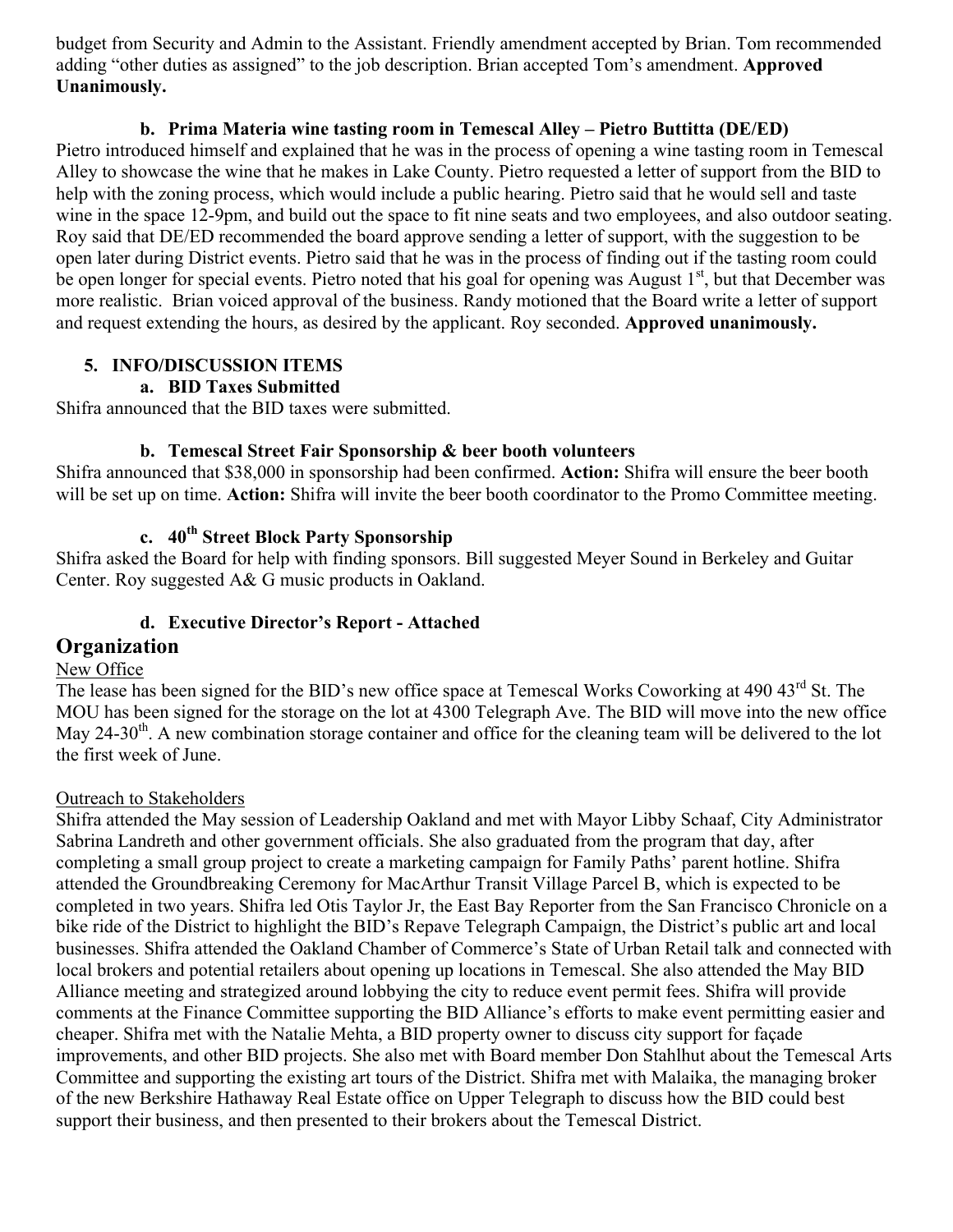# **Cleaning & Maintenance**

After six months of recruiting, a temporary BBB employee was hired to paint the trashcan doors, and provide watering and power washing support to the Operations Manager. Because of the additional hours, 15 trashcan doors have been painted, and Joey has been able to increase supervision of the team, and therefore increase the quality of cleaning. The team has weeded 17 tree wells and 8 planters with a focus on the landscaping visible during the Temescal Street Fair on Telegraph Ave between  $40^{\text{th}}$  and  $51^{\text{st}}$ . The cleaning statistics show consistently high graffiti removal over the past several months, increasing 40% from 326 in February to 459 in April. For a more detailed analysis of the cleaning metrics, please see the Operations Report. *Brian said two construction vehicles were stolen during the day. Roy said that the contractor found taggers at 6:30am.*

## **Design**

## Kasper's Plaza Design

Two community meetings have been held for stakeholders to provide feedback, and the third meeting for District 1 sponsored by CM Kalb is scheduled for Saturday, July 21<sup>st</sup>. Groundworks Office is creating an online survey to solicit feedback for those who cannot attend in-person meetings, to be ready by June  $10<sup>th</sup>$ .

## Repave Telegraph banner

After receiving a commitment from the City of Oakland Department of Transportation to return Telegraph Ave between  $46<sup>th</sup>$  and  $51<sup>st</sup>$  St to the paving list, and to pave the street in Spring 2019, the BID responded with a request for a copy of the new corrected paving schedule and a confirmation that the street will be repaved in Spring 2019 even if the redesign effort is not completed. The Oakland Department of Transportation planner and consultant overseeing the redesign efforts have been invited to the June DE/ED Committee meeting to present on the plan and process for the Telegraph Ave repaving and redesign.

## **Economic Development**

## Business Closures & Openings

Halftime Sportsbar is opening a second location in the space previously occupied by Urbano Latino. Hancook Korean Restaurant has replaced Sahn Maru Korean Restaurant. Lanesplitter Pizza has announced they will be closing after the Temescal Street Fair, and the space has already been leased by Artichoke Basille Pizza, which plans to open after a couple months renovation.

## **Promotions**

#### Taste of Temescal

The Taste of Temescal had lower attendance than previous years, with only 241 tickets sold, and \$7,168 net proceeds raised for Claremont Middle School, Emerson Elementary School, La Clínica de La Raza, Oakland Tech High School, and Sankofa Academy. Including La Clínica de La Raza for the first time was beneficial to the event, as they sold almost 30% of the tickets and provided more than their share of volunteers. Next year's event is expected to have higher attendance, since it will be held a full year after this year's event.

## Art Map

The folded complete Art Maps were printed and announced to the community at the Launch Walking Tour on Saturday, May 12<sup>th</sup>. The Temescal BID and Local artists helped lead the tour of 20 attendees from Beauty's Bagels to 52<sup>nd</sup> and Shattuck. The Art Map was well-received and has been distributed to the Temescal Artist Committee and some property owners. The maps will be available to any merchant that wants to distribute them, and will also be distributed at the Temescal Street Fair. The online complete directory of the District's public art will be created in the next couple of months. *Bill suggested that Shifra send a map to Otis.*

## Temescal Street Fair

With Shifra's support, the producers for the Temescal Street Fair were able to confirm \$36,750 in sponsorship fund, reaching the contracted sponsorship goal. The music has been booked for the 51<sup>st</sup> St stage, the 45<sup>th</sup> St Jazz Stage and the Temescal Brewing Stage. The billboards and bus stop ads have been displayed in several locations throughout Oakland, and the first round of posters have been distributed throughout the East Bay. 127